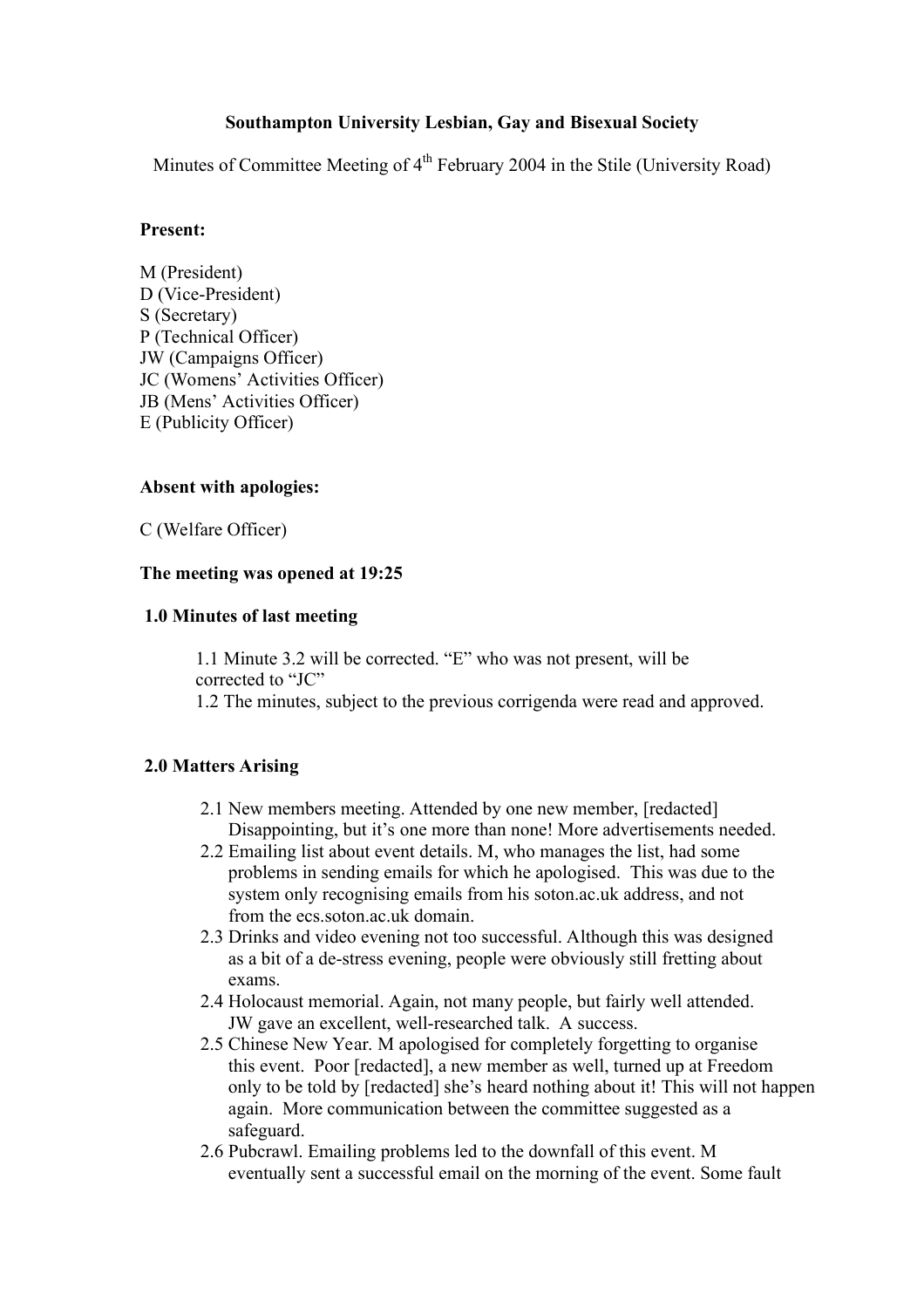must be laid with the activities officers also, from whom M was expecting to hear prior to the event. Nevertheless it was nice to see a fair few faces from the society at the Edge on the night.

2.7 Location of meetings. Late intelligence indicates the West ref is already booked on a Tuesday Night. M suggested we could move the night of the meeting, but this seemed too much hassle. Meetings will stay in SUSU Café for the time being.

## **3.0 Welfare Training**

3.1 Availability has been received from the committee members involved. M preliminarily booked the  $26$ <sup>th</sup>/27<sup>th</sup> February, but this was not suitable for some people. M to speak to [redacted] to try and arrange it for evenings.

# **4.0 Brighton Trip**

- 4.1 JB will speak to Brighton clubs on phone this week.
- 4.2 M said the coach shouldn't be too expensive to get back at 4am
- 4.3 D showed poster designs for the trip. All-round approval.
- 4.4 JC reports that Kandi Bar is closed for refurbishment at the moment. This could impact the appeal of the trip for the girls. JC will keep the committee updated on the situation.
- 4.5 Trip to Brighton is to be rearranged for  $28<sup>th</sup>$  February to give us more time to sort things out.
- 4.6 The trip will take the form of a pubcrawl around the various bars, ending with Revenge. *Action: M to sort out route and liaise with JB who will contact the bars, especially Revenge to try and sort some discounted entry/guest list.*

# **5.0 Events for February**

- 5.1 Committee Social preliminarily scheduled for 21<sup>st</sup> February. Curry or Pizza (to take advantage of 50% discount!) mooted.
- $5.2 10<sup>th</sup>$  Pre-Valentines film. Mulholland Drive to be shown. Good for the singles! Murray L/T to be booked by JC. 8pm
- 5.3  $17<sup>th</sup>$  February, Re-recruitment with Breakout talk with trip to Edge on Thursday to meet Breakout members. *Action: JC to contact Breakout. JB to book minibus. D to ask Paul if he'll drive for us.*
- 5.4 24<sup>th</sup> February Post-bunfight party. M to get LGB to bunfight! Afterparty at Freedom. Posters will be required to let people know we will be at the bunfight. M to talk to Lee. Committee to email S with availability to draw up bunfight rota. *Actions*

*\* M to organise bunfight place with Clubs and Socs.* 

*\* M, with JB and JC to organise after-party with Lee at Freedom.* 

*\* E to design and produce posters (with D?)* 

*\* S to organise bunfight rota* 

*\* P to advertise our presence on the website and with D organise the handouts / handbooks, etc.*

## **6.0 Newsletter**